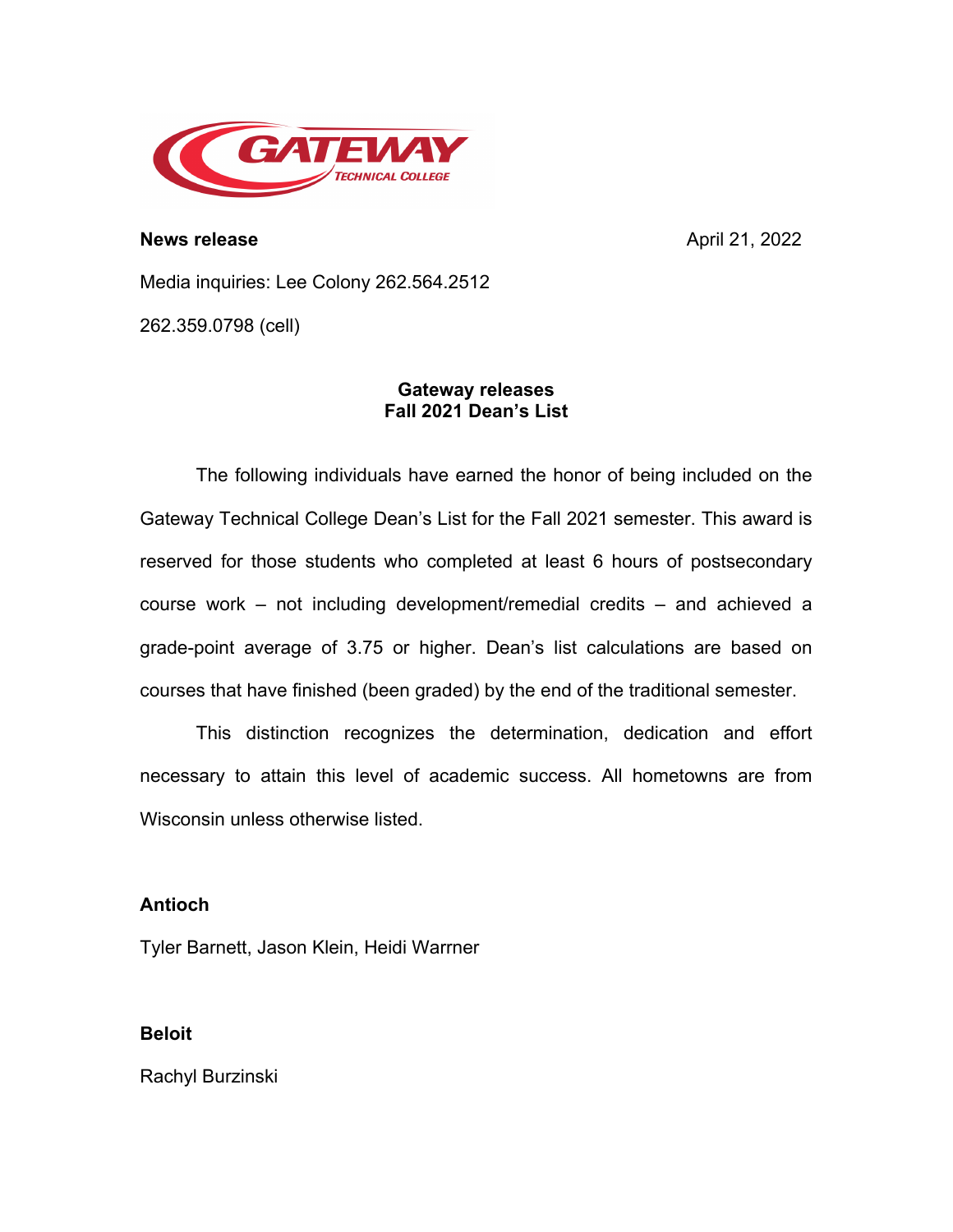## **Bristol**

Joseph Beach, Caitlin Cannon, Shelly Debello, Alejandro Del Aguila, Kathryn Farrell, Vanson Kowalski, Andrew Muhlenbeck, Alpaben Patel, Alayna Smith

### **Brodhead**

Jesse Thompson

#### **Brookfield**

Robert Rutley

#### **Burlington**

Kirsten Aide, Brandon Boeckenstedt, Elizabeth Buri, Rebecca Campbell, Robert Cantrell, Michelle Cartwright, Joshua Cook, Kayla Crichton, Candace Debolt, Alyssa Deering, Jessica Doege, Kirston Dupee, Marisol Estrada, Gabrielle Gasser, Kaylee Gerber, Alissa Hansen, Mahala Hansen, Carter Jandris, Wyatt Kegley, Brittany Keller, Jacob Krueger, Viviane Lile, Abigail Mack, Shawn McCluskey, Kimberly McGuinness Rook, Reka Minnich Wiechert, Jacob Muller, Matthew Oliver, Ethan Pearson, Daniel Pischke, Nevaeh Rainey, Evelyn Romero, Emily Schiller, Nolan Schmalfeldt, Nathan Schmalfeldt, Savanna Schmidt, Grant Seitz, Robert Stinson, Jessica Tawwater, Kylee Thompson, Rachel Wenman, Aylah Wright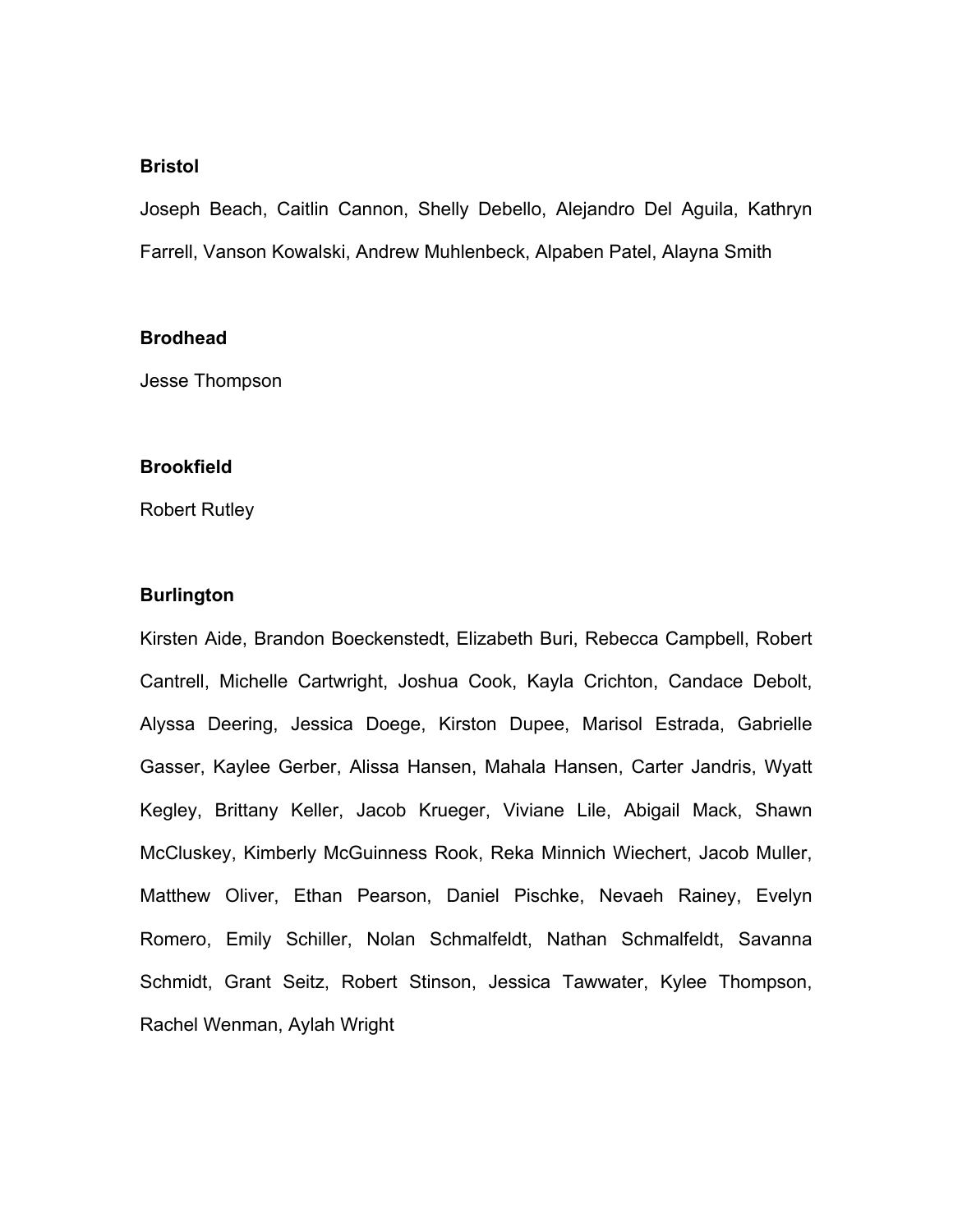# **Caledonia**

Caleb Castillo, Myla Jensen, Lucas Moore, Matthew Palmer, Jeffery Wright

# **Carson City, Nev.**

Samantha Monzo

### **Chicago, Ill.**

Eric Shupryt

# **Clinton**

Alexander Newman

### **Crawfordville, Fla.**

Samantha Boothroyd

### **Darien**

Alexis Washington

## **Delavan**

Noelle Bydalek, Tiffany Cate, Nicole Caviness, Amber Clasen, Magaly Cornejo, Ian Flores, Lance Foster, MayLin Freitag, Lizbeth Gomez, Elizabeth Grever, Mathew Hall, Christine Heusser, Eri Jaramillo, Angela Kazel, Bryan Kolanda, Franklin Novotny, Vianney Perez Fonseca, Benjamin Petersen, Ethan Price,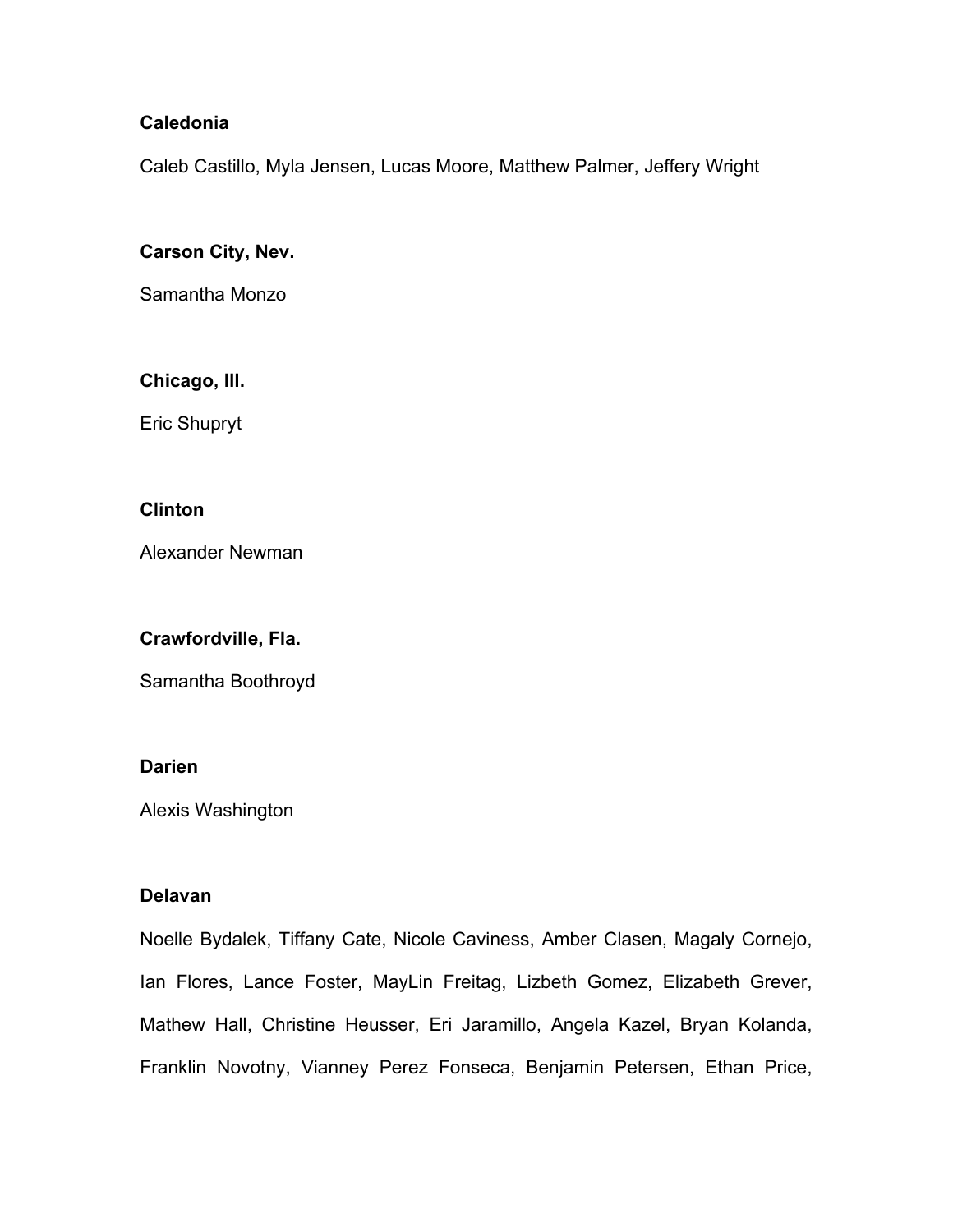Brice Stirmel, Deanna Stirmel, Joshua Sweetman, Ashley Valdes, Gabrielle Williams

## **Denison, Texas**

Tyler Bushong

#### **Dousman**

Zoe Hernandez Martinez

### **Eagle**

Kaleigh Ackerson

#### **East Troy**

Michelle Cain, Carmen Clark, Courtney Hanson, MacKenna Marinello, Jacey Pope, Adam Rome, Donovan Ruisch, Daniel Taubert, Jameson York

#### **Elkhorn**

Zachary Auclair, Heather Bump, Jacob Chase, Precious Cortez, Susana Cruz, Christopher Diaz, Sara Dionne, Brent Douglas, Tiffany Fonseca, Alexander Haacker, Nicholas Harvey, Brigitte Hautzinger, Kristian Huber, Carmen Huerta, Christopher Klatt, Kylee Kozbiel, Alice Kulinski, Judi Meller, Brian Moon, Raven Musgrove, Joseph Nelson, Nikole Pelot, Keyla Perez, Ricardo Perez Garcia, Brian Pody, Nelson Ray, Andrew Robinson, Thomas Routt, Kristina Sentkowski,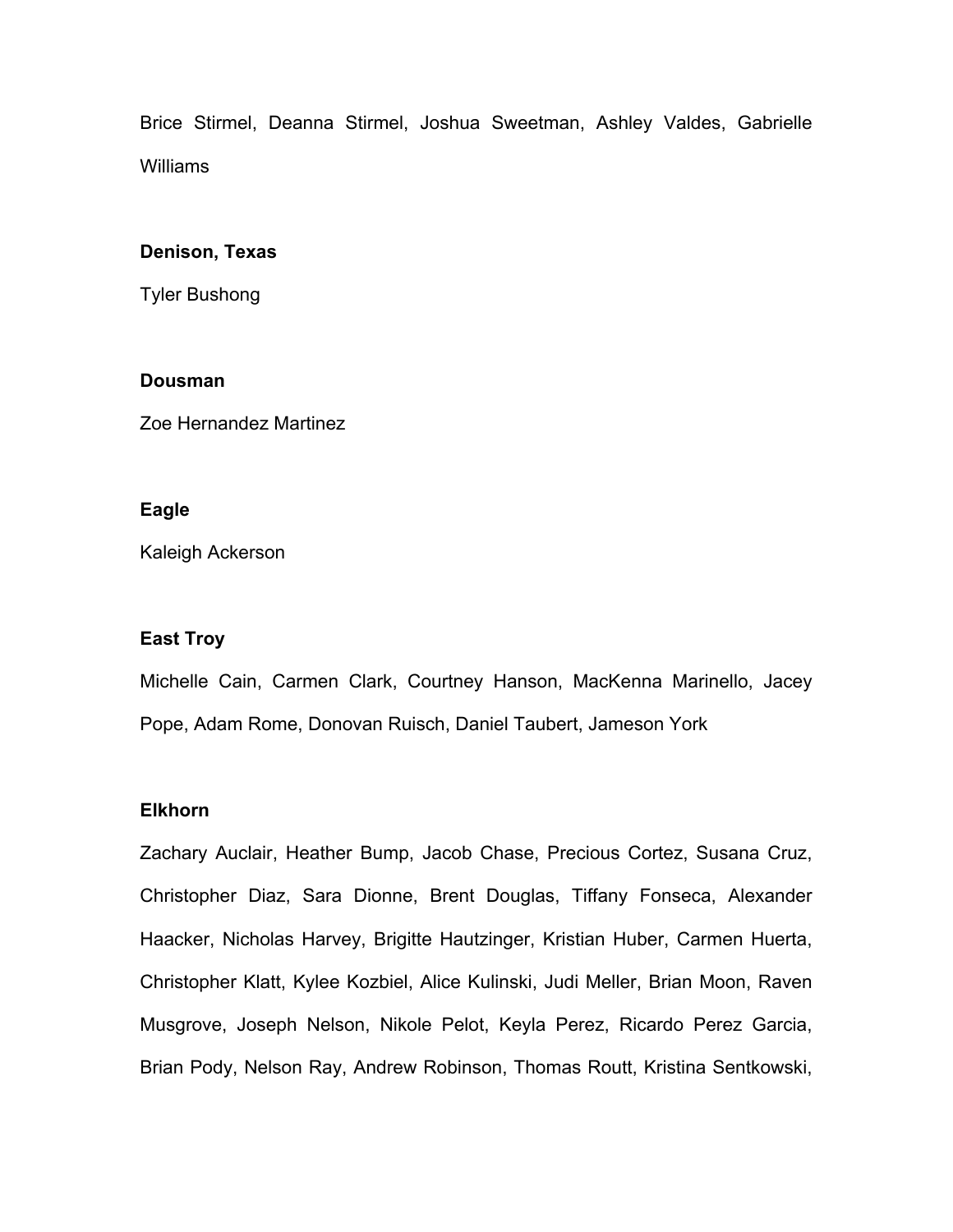Marco Solis, Jesus Soto, Stephanie Stack, Kylie Townsend, Nora Trampe, Daniela Valadez, Jennifer Woodward, Taylor Young, Sharee Yunker, Kyle Zielinski

## **Fontana**

Jennifer Wisdom

# **Fort Atkinson**

Elena Kleman

# **Franklin**

Doreen Bkirati

# **Franksville**

Riley Doerflinger, Jack George, Jessica Hellen, Grace Sheldon

# **Genoa City**

Natalie Alvarez, Amy Blum, Adam Compton, Shawn Davis, Dante Dovgin, Kaidynn Engel, Robert Foley, Jacob Heuer, Dain Johnson, Zachary Kretsch, Timothy Roberson, Jennifer Robinson, Cameron White, Alexa Woolard

# **Greendale**

Danielle Fell, Angele Lundgren, Stephanie Thorstad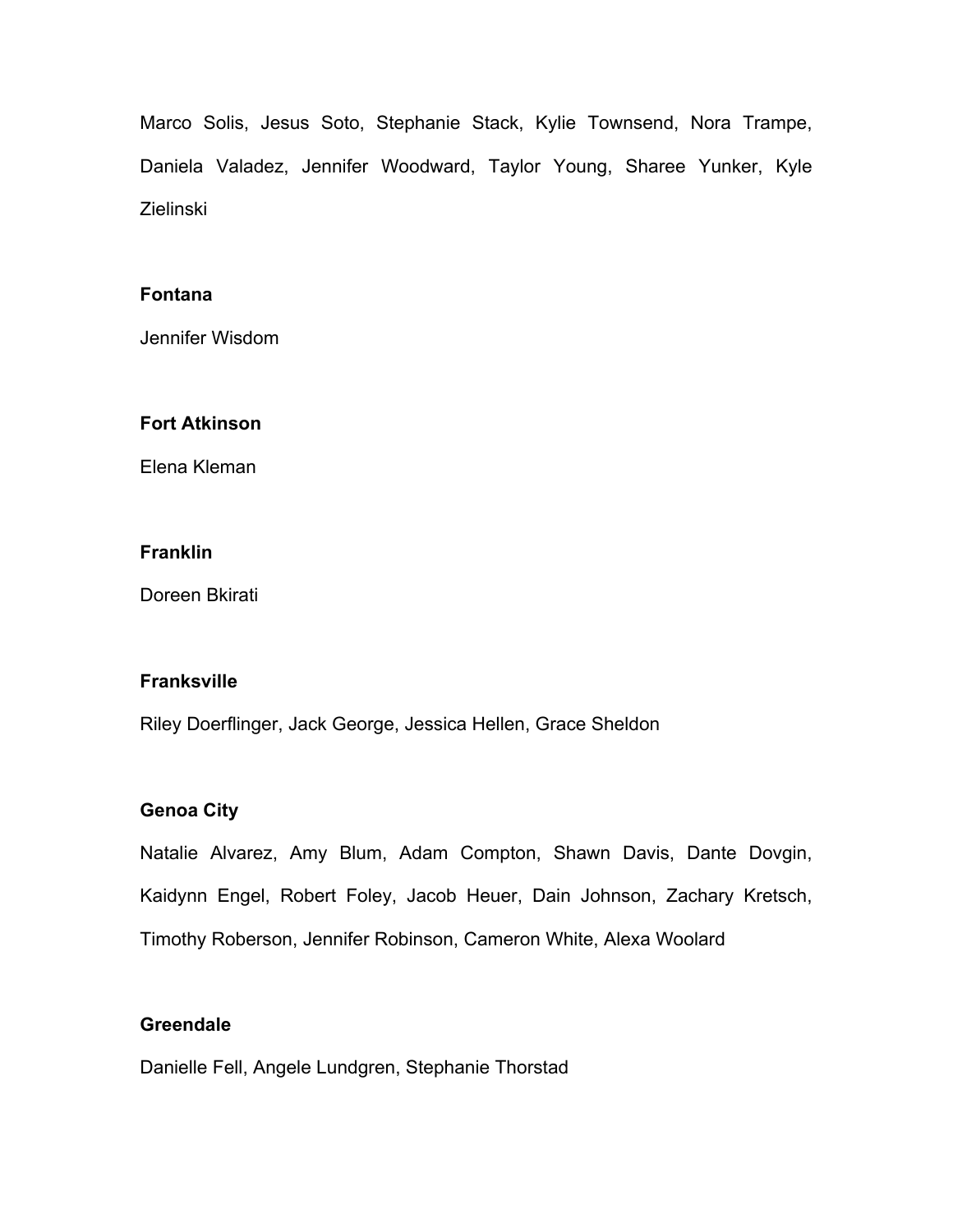# **Greenfield**

Auguste Rogstad

**Gurnee, Ill.**

Kevin Carton, Seunghee Park

# **Hales Corners**

Sarah Kastern, Jesse McCann

### **Hebron, Ill.**

Jacob Pedraza

# **Janesville**

Samuel Hansen, Alec Mesa, Dorothy Ngao, Spencer Saunders

## **Kansasville**

Brittany LaBadie, Samantha McCray

## **Kenosha**

Kailey Abbott, Jessica Alcay, Amber Altman, Conrad Andersen, Corey Anderson, Madison Anderson, Nicole Arwood, Kiona Babel, Malissa Bader, Renray Baduria, Aaron Baird, Ciera Banks, Loriana Barnes, Jeanine Beine, James Bender, Inesa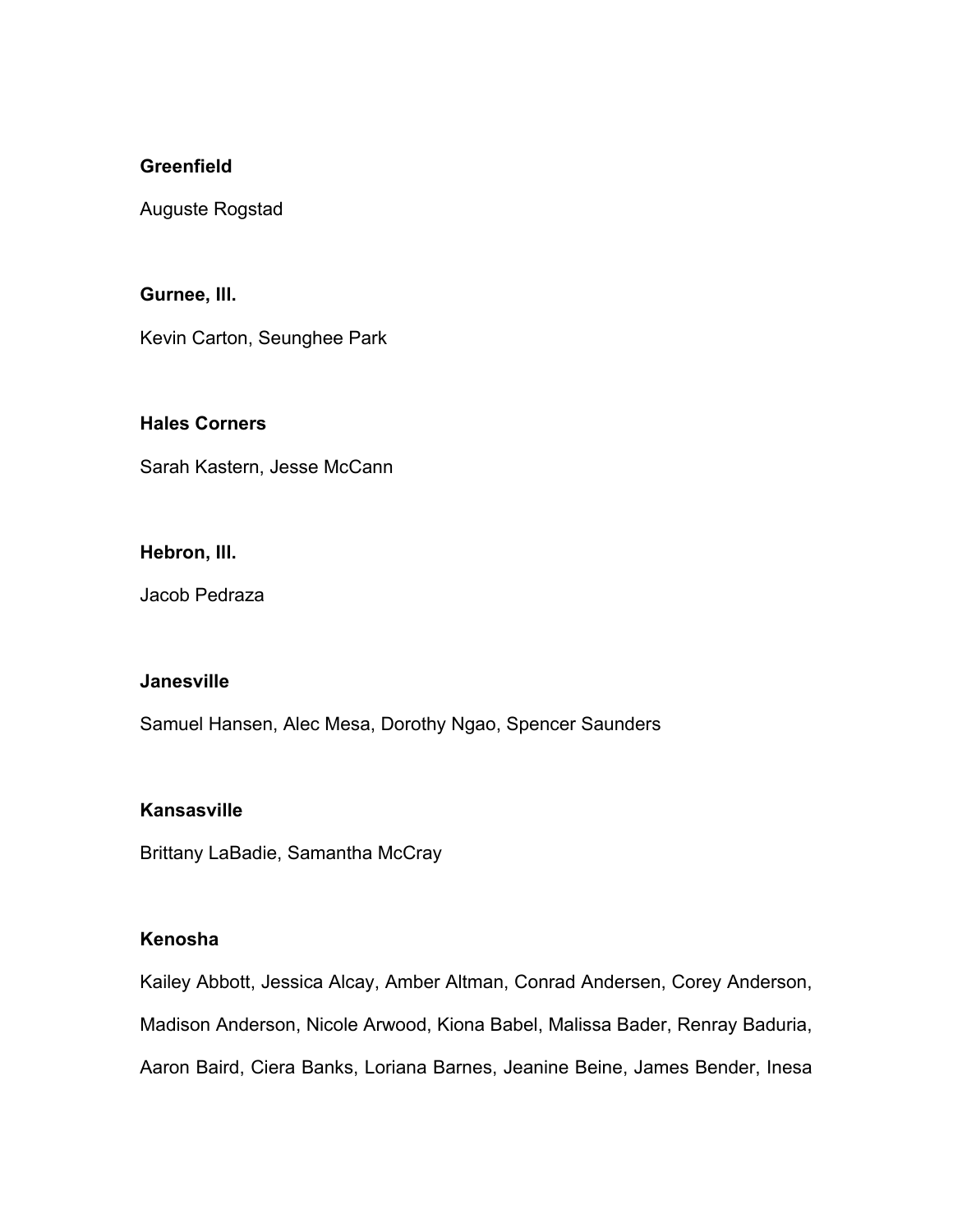Benwell, Anel Bernal, Sarah Bezotte, Michael Billings, Armand Border, Jordan Boyer, Beth Brandt, Karen Bray, Steven Brown, Jazzmin Bryant, Emily Buhr, Arturo Burgos Gutierrez, Katie Burke, Ashley Burns, Ashley Burns, Philipp Butnik, Amanda Cairo, Geneva Cairo, Cameron Calabrese, Javier Camacho, Alexandra Capponi, Nicholas Carlozzi, Sonya Casselman, Gregory Chesack, Brian Cohen, Heather Cutts, Johanna David, Skytoria De Los Santos, Sarah Derse, Taylor Devincentis, Deandrea Dolly, Nicholas Drissel, Krislyn Dunker, Heather Dzioba, Elizabeth Ecklor, Aaron Ehlert, Peter Ehrenreich, Christipher Escobar, Kyla Everman, Carrie Farmer, Jessica Fisher, Oscar Flores, Kyle Fonk, Jeremy Fournier, Joshua Fugette, Shelby Furloni, Sarah Gallegos, Michael Galster, Geezer Garcia, Nigel Garcia Esquivel, Kristen Garza, Christopher George, Elisabeth Glaeser, Scott Gleason, Roger Gonzalez, Theresa Goshaw, Lindsay Gould, Pablo Goyaz, Lynn Gransee, Stephanie Gravedoni, Jennifer Graves, Brandon Griffin, Scott Griffin, Marion Guyton, Shauna Hamelink, Jaymie Harrison, Diamond Hartwell, Tanner Hatley, Katharyn Hauptmann, Jamie Hawkins, Samuel Heiring, Ashley Helland, Mary Hellwig, Alondra Hernandez, Angela Hernandez, Juan Hernandez Lomeli, Laura Herrera, Suzanne Hessefort, William Hoffmire, Zachary Hooper, Danyell Hutchins, Allyson Jacobs, Brisa Jimenez, Josiah John, Arabella Johnson, Greta Johnson, Abbey Johnston, Richard Judeika, Ryan Kehl, Amy Kelley, Lindsay Kerin, Noah Knautz, Paula Kozlowski, Mary Kroes, Brent Kuffell, Bart Kuszel, Karina Langdon, Jack Leair, Chante Leboeuf, Rebecca Locascio, Andrew Loesl, Jessica Lopez, Julissa Lopez Reynoso, Marysol Luna, James Maki, Joseph Marshall, Nadia Mayo, Brittney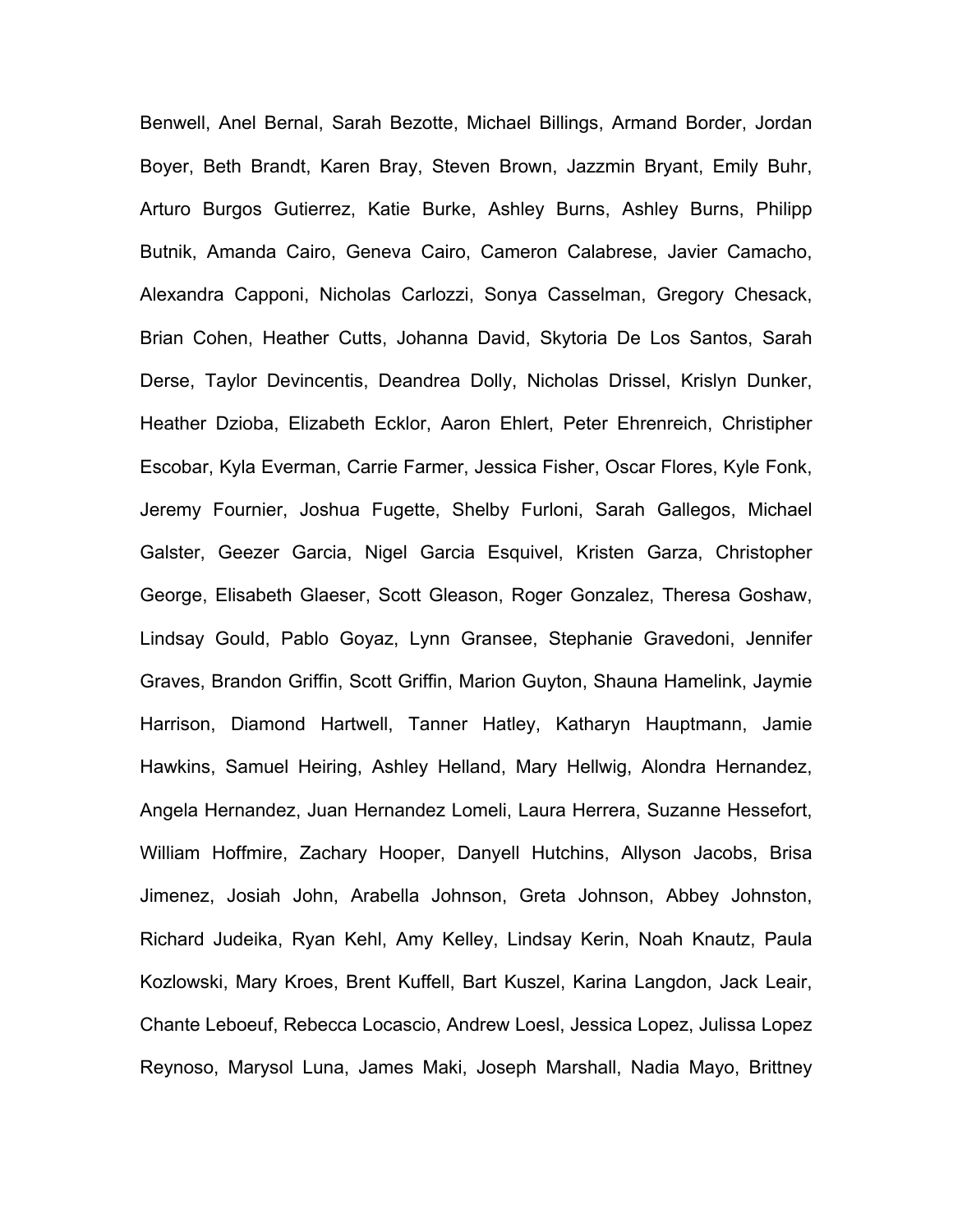McClinton, Lauren McMahon, Vivian Melchor, Kelly Mendoza, On Eagles' Wings Merritt, Andrea Mickelson, Thomas Miller, Yaricssa Miranda, Rebecca Mitten, Parker Mogensen, Laura Molinari, Maggie Mosley, Nicholas Moss, Blerim Murati, Aben Mwangi, Jessica Narlock, Lacey Nunez, Esmeralda Ochoa, Adam Orr, Ricardo Ortiz, Alexis Ortiz, Sarah Paliunis, Maria Petrovic, Lindsey Pfaff, Ladonte Pittman, Tyshauna Pompey, Sandra Pontillo, Shelbi Prouty, Craig Ramig, Melissa Ramirez, Oralia Ramos, Elle Rasmussen, Sebastian Redig, Marlene Retana, Qilmany Reynosa, Michael Rinaldi, Vito Rivecco, Maryjane Rivera, Isabel Rodriguez, Elisa Rosales, Gashi Rustemi, Ishtiyaqali Saiyed, Shannon Sanderson, Valentina Sandoval, Leila Santana, Angel Santiago, Claudia Santos, Michael Sauceda, Haeden Sauer, Salvatore Scardino, Bryanna Schlenker, Christopher Schlosser, Khristofir Schneider, Madaline Schumacher, Michael Sears, Austin Seeger, Christian Sees, Richard Serum, Austin Shore, Christina Siedlecki, Carlianne Siedlecki, Oskar Sierzega, Torilyn Simon, Kyle Soderstrom, Jessica Spears, Vaughan Spratt-Szarzynski, Trent Springer, Eugene Stadler, William Staton, Theresa Stowers, Julia Sturino, Zachary Swiatko, Shawn Talbert, Joseph Thomas, Melinda Tichelaar, Karly Torcaso, James Trotter, Riley Tucker, Alexander Van Heijningen, Naomi Viesca, Erick Vigil, Ashiya Vignieri, Jose Villasenor, Fallon Villup, Frank Virgili, Thomas Visintainer, Cody Wagner, Andrew Walczak, Shannon Wallace, Tanya Waszak, Daniel Wayne, Zachary Whitehead, Jenna Wickstrom, Taron Williams, Sonia Xochihua, Philip Zupke

#### **Lake Geneva**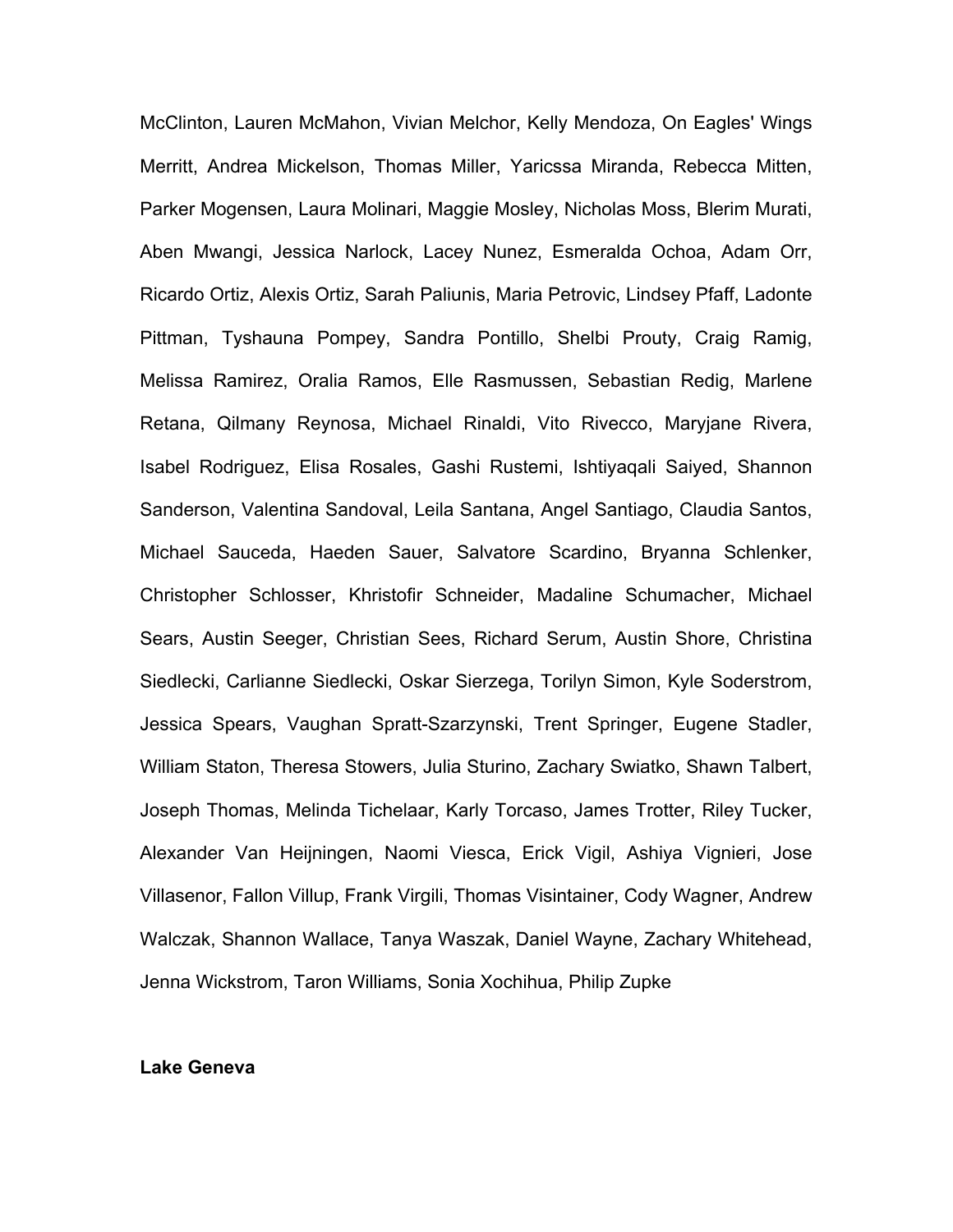Chase Albrecht, Justin Albrecht, Karen Arthur, Amanda Biederman, Kayla Caswell, Sophia Dixon, Alexander Eilenfeld, Samantha Frost, Sheila Garcia, Joshua Gardner, Dreama Hamilton, Nicole Hartig, Brittany Hernandez, Yoneli Jaramillo, Jamie Johnson, Andrew Kuechel, Nicholas Laufenberg, Sunny Lynn, Tzitzi Mondragon Duran, Rachael Nocek, Rylee Olsen, Joseph Rasmussen, Alisha Richardson, Bruno Sanchez Hernandez, Trevor Statdfield, Leonora Vazquez, Elaina Verdung, Melody Warner

### **Lake Mills**

Oliver Kick

#### **Lake Villa, Ill.**

Mayra Haro

#### **Lindenhurst, Ill.**

Brian Buster, Sheker Hakberdiyeva

#### **Lyons**

Carrie Knipp-Cramer

#### **Madison**

Tillman Petersen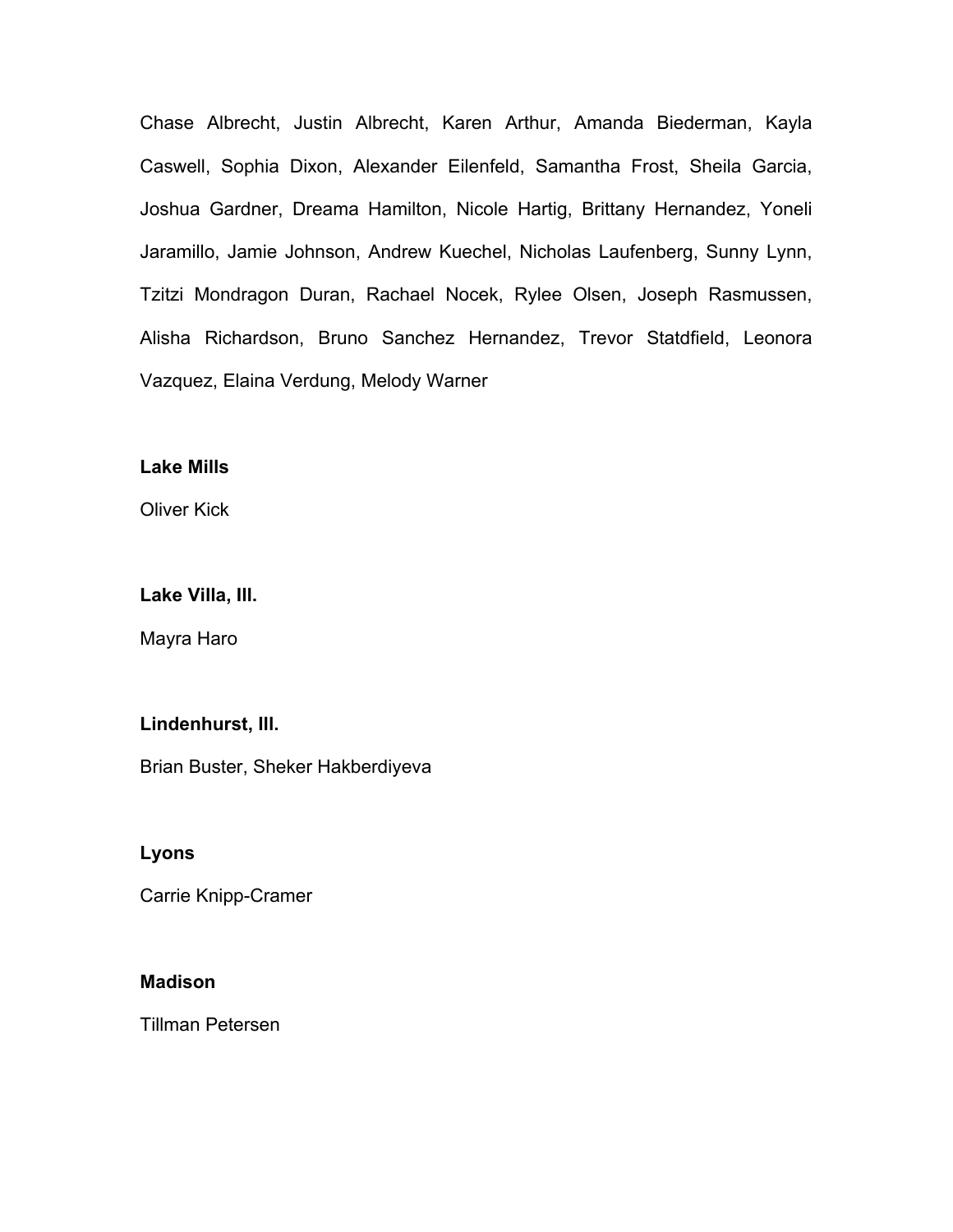#### **Millbrook, Ala.**

Kathleen Price

#### **Milwaukee**

Dennis Clarke, Ellen Colby, Clayton Helmrich, Derlisa Yancey

#### **Moline, Ill.**

Kyle Trousil

### **Mount Pleasant**

Kimberly Aylor, Joelle Banta, Janay Barry, Katherine Bechman, Emily Bechman, Thomas Bowman, Nathaniel Braun, Melissa Buchman, Seth Burton, Angelica Cervantes, Samantha Christensen, Hope Cody, Michelle Collins, Eileen Conway Lev, Julie Day, Breck Deering-Havemann, Haley Gapko, Grace Gauthier, Paige Havemann, Christopher Hemba, Katelyn Jacobson, Precious Johnson, Roxanne Karbowski, Grace Kisting, Theresa Michaelis, Madeline Mikkelson, Vanessa Moreno, Isaac Myrum, Ryan Olk, Samantha Olson, Conner Pacourek, Kayla Pacourek, Alexander Pawlowski, Shaina Peters, Robert Reed, Kamaljit Saini, Gregory Sanders, Colleen Scruggs, Hannah Sexton, Kara Shauer, Simone Singh, Seth Willing, Kendra Wilson, Marisella Wood

### **Mukwonago**

Jessica Gomez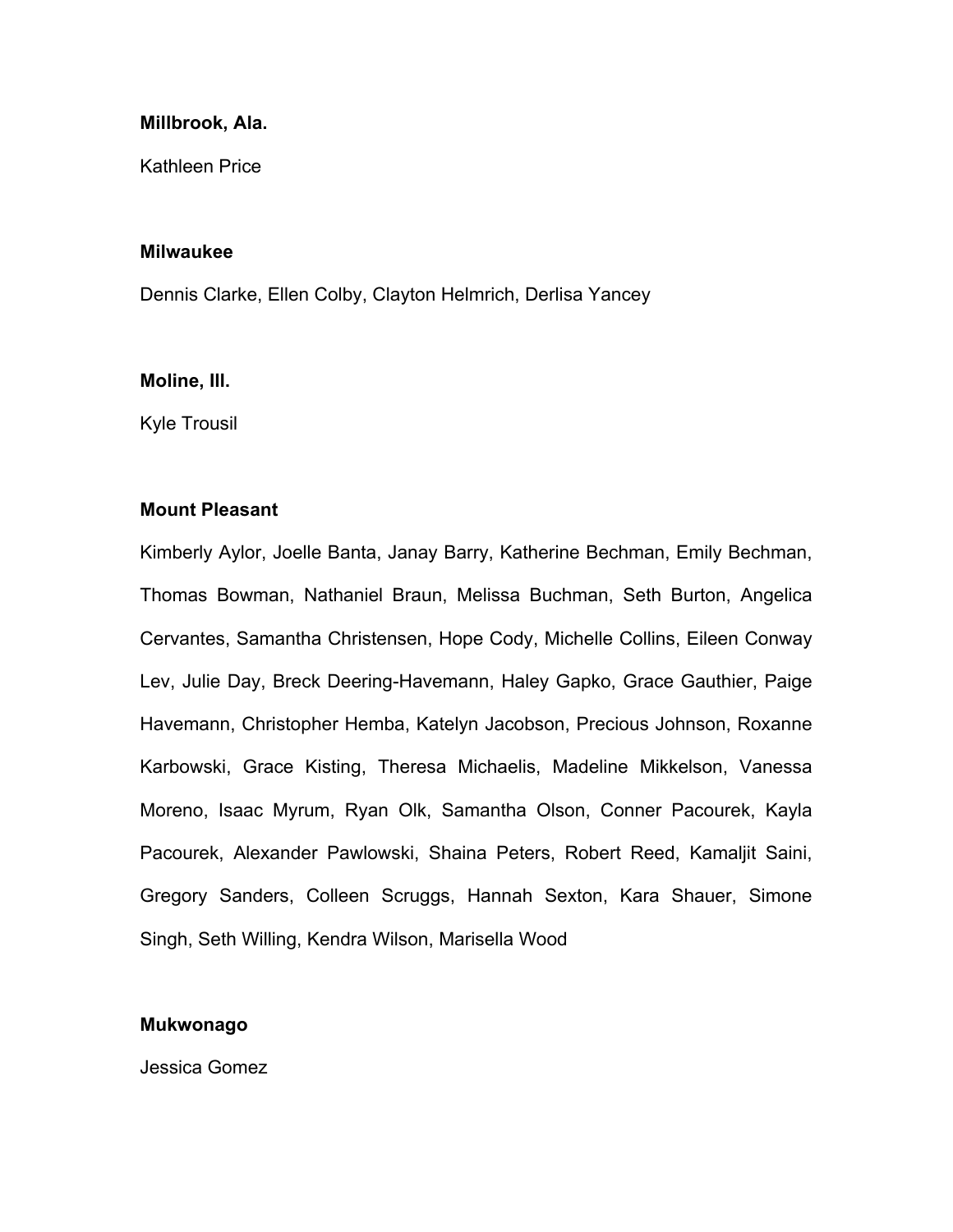# **Muskego**

Cody Krause

# **New Berlin**

Darshil Patel

# **North Charleston, S.C.**

Kizza Coleman

# **Oak Creek**

Alexandria Baskerville, Megan Kirkland, Renee Nurre, Mercedez Perez, Amanda

Sarenac, Madison Voecks

# **Oconomowoc**

Laura Jessen

# **Olmsted Falls, Ohio**

Rachael Pulice

# **Palmyra**

Abbey Arnold, Troy Lang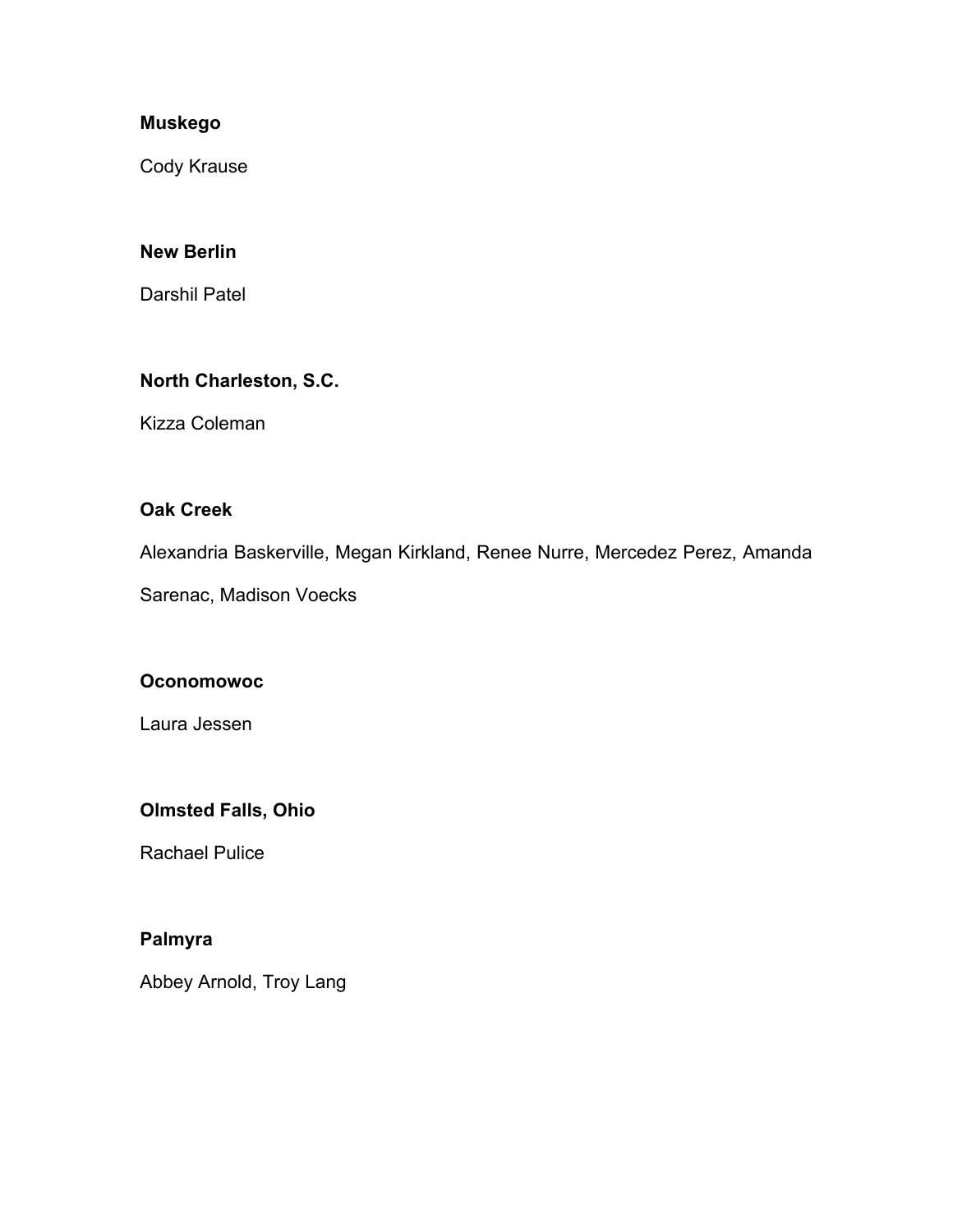### **Pell Lake**

Gladys Mungo

#### **Pleasant Prairie**

McKenzie Anderson, Nicole Baker, Jody Beesley-Schmidt, Alan Bennett, Jeanna Delaney, Mindy Eltoft, Anthony Ewing, Kelly Flowers, Katie Fox, Nicholas Frank, Robert Garcia, Cassidy Germait, Trevor Gott, Mary Hoover, Joseph Jabs, Jacob Jones, Dawid Krzywon, Dallas Landree, Veronica Leal, Kathryn Leiting, Dennis Migut, Christopher Mihelich, Larin Nickell, Nicholas Pedrosa, Lauren Pierce, Keith Powers, Benjamin Riemer, Lisa Rinehart, Curtis Schmid, Hiroko States, Jordan Umscheid

#### **Racine**

Laura Abromaitis, Tihane Adams, Soledad Aquino, Seth Arthur, Cassandra Barelas, Kellie Barton, Tkeyah Beasley, Jajuan Bogan, Winston Bohorquez, Gage Bohr, Sara Bollendorf, Ashley Bradford, Kevin Brehm, Amber Breu, Ashley Brown, Logan Brown, Maria Cabrera Cordoba, Sherry Cannon, Medonna Carothers, Araya Chaffee, Isaiah Chavez, Kaila Coan, Alexis Collova, Jomarie Coloriano, Suzanne Conner, Miguel Contreras, Kyle Cook, Juan Cruz, Claudia Cruz Aguilar, Jessica Cruz-Alamos, Javantae Dampier, Ronald Davis, Courtney Dock, Kris Duffy, Sherana Edwards, Madison Elrod, Matthew Evans, Kaitlynne Ferg, Robert Fitzgerald, David Flynn, Brandi Franzen, Kaitelynn Gails, Kevin Garcia, Juliana Garcia-Malacara, Natasha Gatti, Jessica Gavin, Dalton Gibas,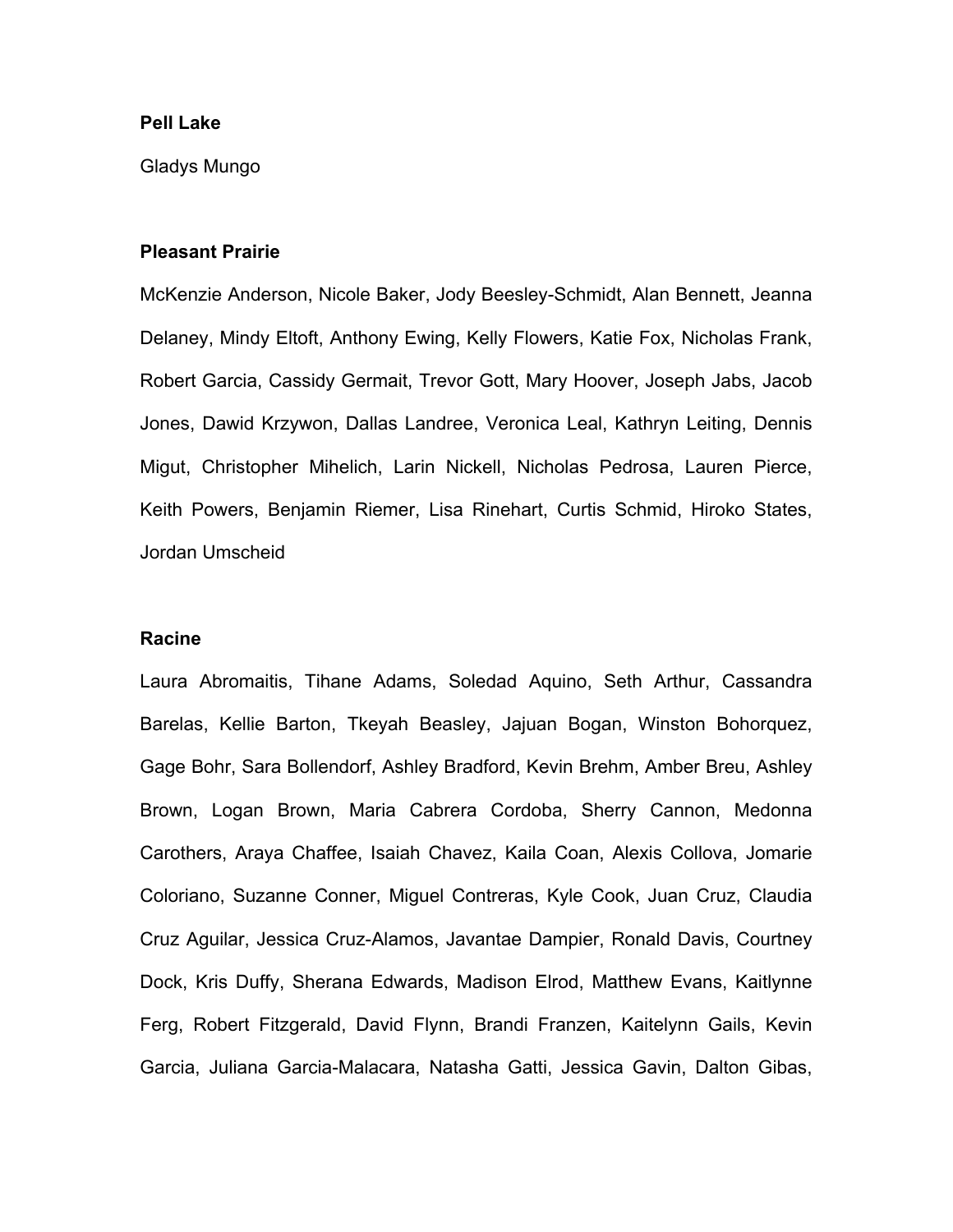Benjamin Gillis, Kathleen Goetschel, Hope Golla, Elias Gomez, Valerie Gonzalez, Nyuzka Gonzalez, Jasmine Gray, Allison Grothaus, Elizabeth Guerrero, Savanah Gustin, Zachary Hansen, Jessica Harp, Tristan Harris, Daniel Hay, Amber Heieren, Ronald Heller, Candy Hernandez, Kewan Hiler, Jessica Hill, Melissa Hillery, Nathan Holan, Samuel Huarota, Maxie Irving, Anayely Jaimes, Alexis Jansen, Seth Jarstad, Kathleen Johnson, Sindey Johnson, Lorelei Kasos, Kaitlyn Keller, Snjezana Kojovic, Jason Kramer, Kelly Krencisz, Claire Krug, Sara Larson, Jackie Lasko, Samantha Legath, Jarrell Leggett, Jayonte Lewis, Brett Lichter, Stacy Little Van Oost, Gilberto Lopez Jr., Delane Martin, Laurie Martinez, Leonardo Martinez, Brittany Marweg, Jennifer Mayberry, Shane McColgan, Ashley McCray, Amy McGee, Angel McGee, Tia McGovern, Sondra McGrone, Bruce Mihelich, John Miller, Tyler Mischo, Lee Mueller, Nicholas Navarro, Courtney Nelson, Ambrose Nelson, Viggo Nelson, Benjamin Ocasio, John O'Connor, David Olson, Sophia Olson, Jody Oquist, Jennifer Osorio, Miledy Oviedo, Johanna Pascoe, Jesika Patel, Kari Pell, Anthony Pence, Dominick Perez, Ana Perez, Anita Peters, Jenna Philipson, Matthew Popadic, Gavan Pullen, Lee Rasmussen, Madalyn Ready, Jennifer Reisenauer, Cristina Reynoso, Benjamin Rice, Stacy Rios, Ammie Roberson, Amanda Rodriguez, Joan Rodriguez Gamino, Victoria Rodriguez-Reynoso, Christopher Rognsvoog, Maria Roldan-De Leon, Nicholas Rommelfanger, Julissa Rosales, Mark Rose, Christian Salazar, Candace Saldana, Heydy Salgado, Yooretse Sarabia, Arik Schall, Spencer Schick, Craig Schmidt, Vincent Schmidt, David Schneider, Amanda Schurian, Melissa Sharpe, Jocelyn Silva, Frank Smith, Peyton Smith,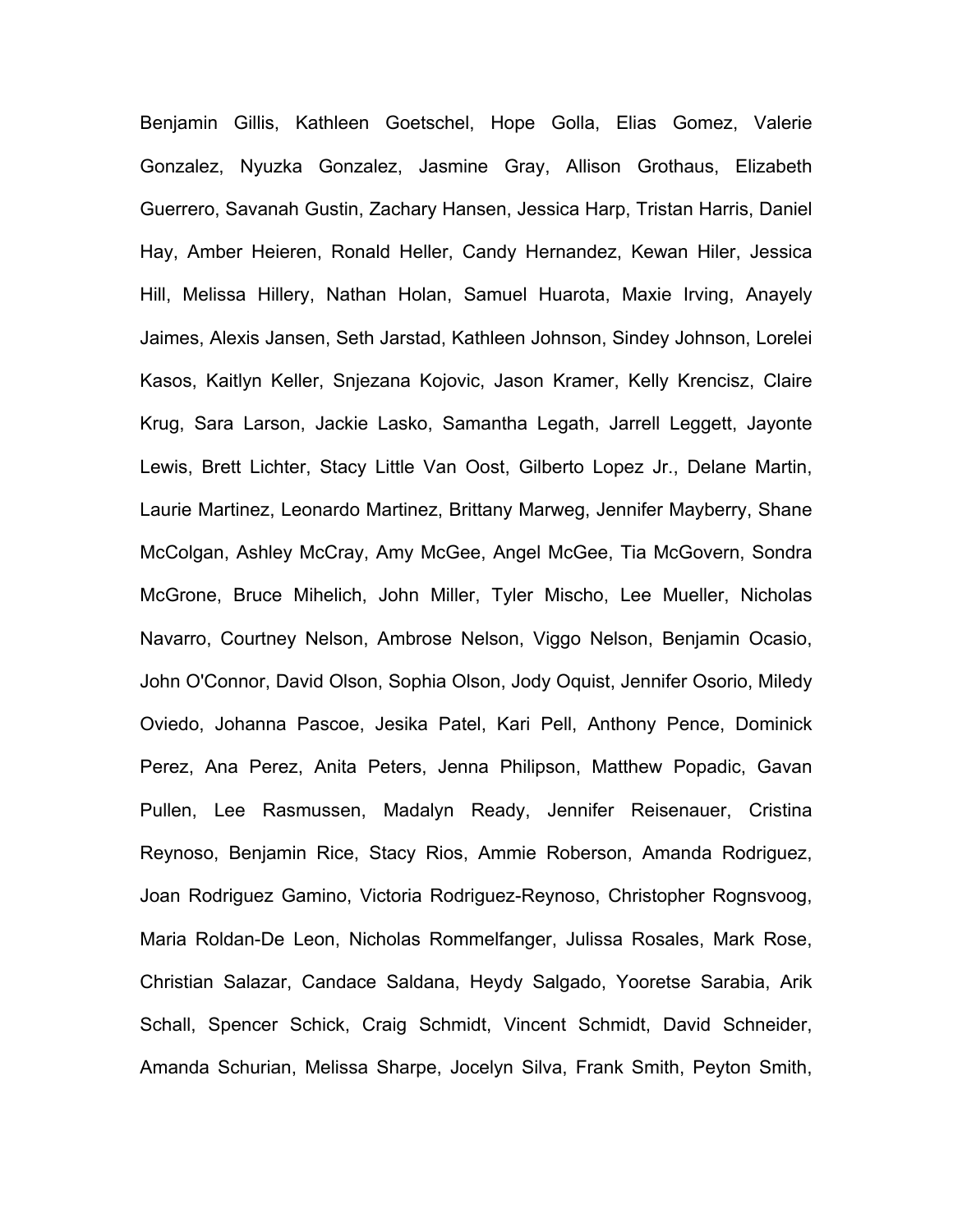Ashanti Smith, Nicholas Sosa, Jaqueline Soto, Alexis Soto Romero, Michelle Spaulding, Andre Stephens, Brianna Strickland, Elliott Swanson, Timothy Tamm, Christopher Thelen, Steven Thorn, Angela Townsend, Debra Turner, Alex Ubaldo, Alexis Van Den Berg, Samantha Veselik, Ashley Villalobos, Catlaina West, Alex Weyenberg, Randolph Whiting, Delores Williams, Graham Wolf, Cheryl Wonders, Josslyn Wright, Mariah Wronkowski, Stacey Wyszynski, Keng Xiong, Breann Young, Michael Zaring, Xiaochen Zhang, Victoria Zimmer, Ryan Zynda

#### **Richmond, Ill.**

Lauren Maki, Joshua Schuh

#### **Rockwall, Texas**

Amber Fisk

### **Saint Francis**

Jordan Zanis

#### **Salem**

Jessica Batko, Lexie Biggs, Nicholas Dawley, Kirsten Fort, Gianna Giorno, Christopher Hansen, Curtis Hatfield, Isabella Jaimes, Brandy Kirton, Morgan Korus-Stone, Justin Nemec, Tristan Peyron, Alicia Raulerson, Katrina Rhodes,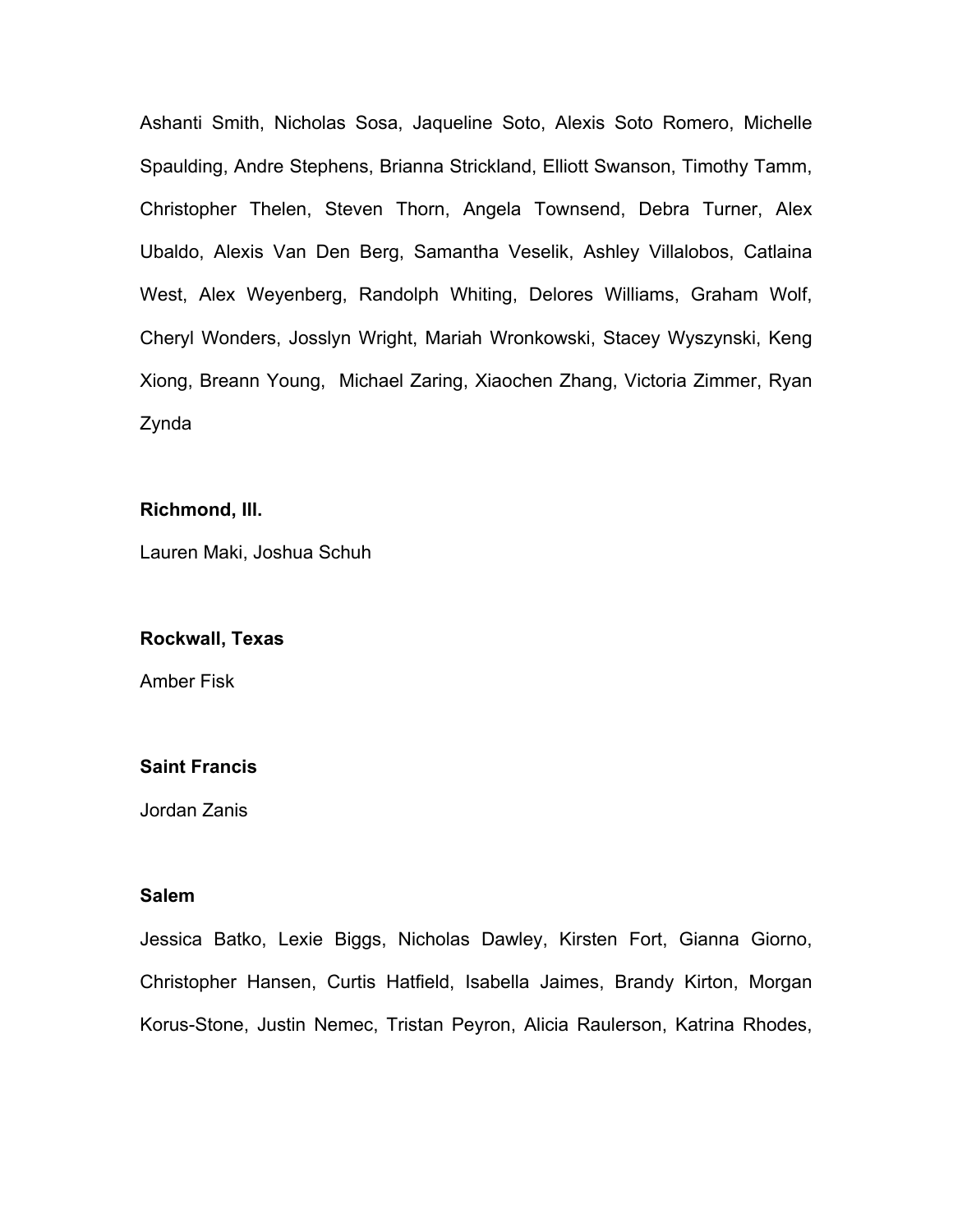Morgan Robinson, Daniel Seward, Jenni Skovronski, Brenda Torales MacEdo, Alexis Warren, Rebecca White, Kirstin Wolter

# **Seymour, Ind.**

Erin Painter

# **Sharon**

Bianca Bello, Dakota Beran, Amanda Gonzalez, Elyse O'Conner

# **Silver Lake**

Courtney Baker, Hayley Hamm, Genevieve Mojonnier, Violet Pitcher, Ashley Schenk, Tommy Schenning, Desiree Wood

### **South Milwaukee**

Daniela Espadas, Mason Ronan

### **Stevens Point**

Sarah Timm

### **Sturtevant**

Antonio Amaya, Nathaniel Dubois, Ryan Eifert, Ryan Gapinski, Collin Hubbard, Madison Kebbekus, Melanie Minger, Cameron Murray, Joseph Muto, Heaven'l Parker, Robert Riker, David Rogers, Evan Rogers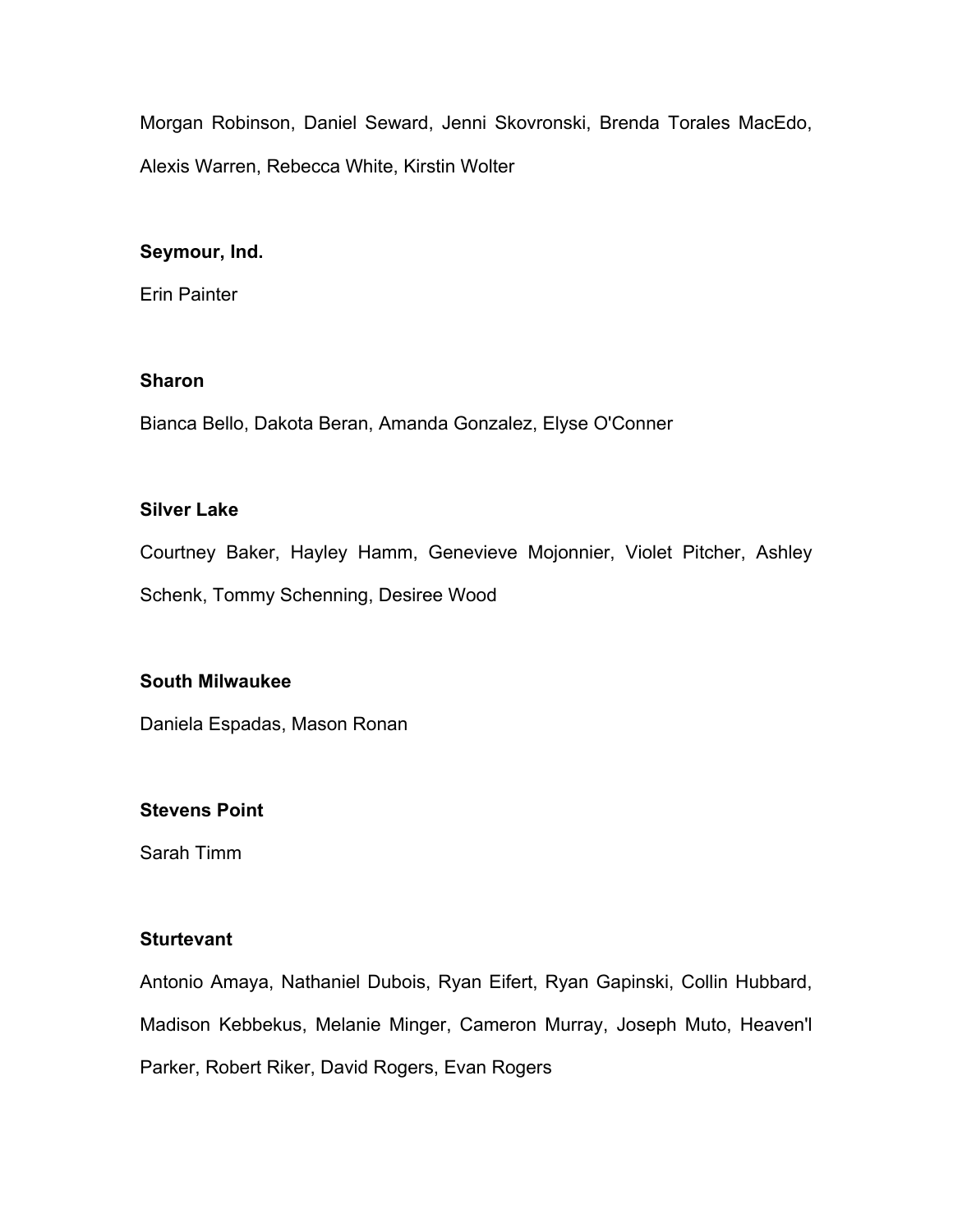## **Trevor**

Emily Conigliaro, Dana Fornell, Cole Garcia, Tyler Hedstrom, Nickolas Kaminski, Delilah Lorenzo, Amy O'Quinn

### **Twin Lakes**

Ashley Albrecht, Christina Barber, Andrew Bergman, Brennan Diedrich, Katelynn Ford, Jacqueline Hart, Ethan Hayes, Sharon Hernandez, Jaimie Komar, Dana Levault, Jeremy Lingk, Ingrid Metlica-Horbatenko, Melissa Sammarco, Brandon Smith, Aaron Wahlgren

### **Union Grove**

Amanda Cassity, Anthony Chiapete, April Clementi, Aleksa Dragic, Brendan Farmer, Debra Georgou, Trevor Koeppen, Lydia Kudulis, Lucas Martin, Stephanie Moore, Janet Murguia, Michelle Murray, Carissa Nelson, Kenneth Ney, Christopher Poeschel, Rebecca Saltzberry, Margaret Vandamme, Holly Vassh, Carlos Villanueva, Bennett Wilks

#### **Wadsworth, Ill.**

Ashley Nickerson, Antonio Rivera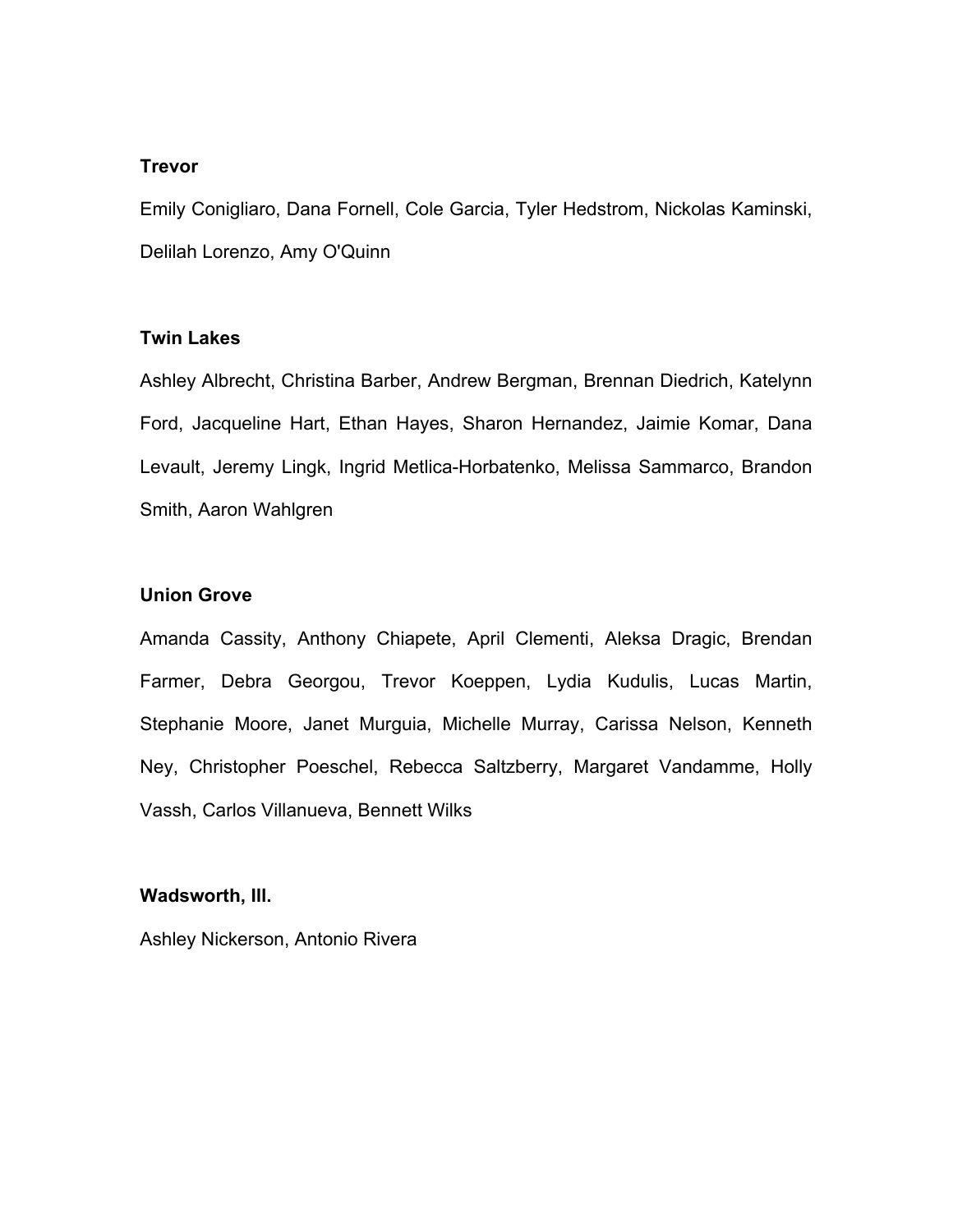# **Walworth**

Holly Fulmer, Nolan Gosse, Morayma Lavariega, Sara Pajeau, Derek Peterson, Blake Sterken

# **Waterford**

Brady Anderson, Ana Balge, Angel Boomfield, Jacob Carlson, Riley Corey, Jeffrey Foat, Brooklyn Hasler, Angelina Hill, Emma Jurasovich, Maria Lancaster, Brock Malecki, Andrea Morrissey, Michael Mueller, Jackson Nimtz, Zachary Thomas, Melina West, Julia Zubarik

#### **Waukegan, Ill.**

Sarah Guice

### **Waukesha**

Sierra Burdgick, Dylan Stehno, Lauren Talbert

#### **Wauwatosa**

Erik Ramirez

### **West Allis**

Jordan Evans, John Redel, Jme Roberts, Cha Zong Yang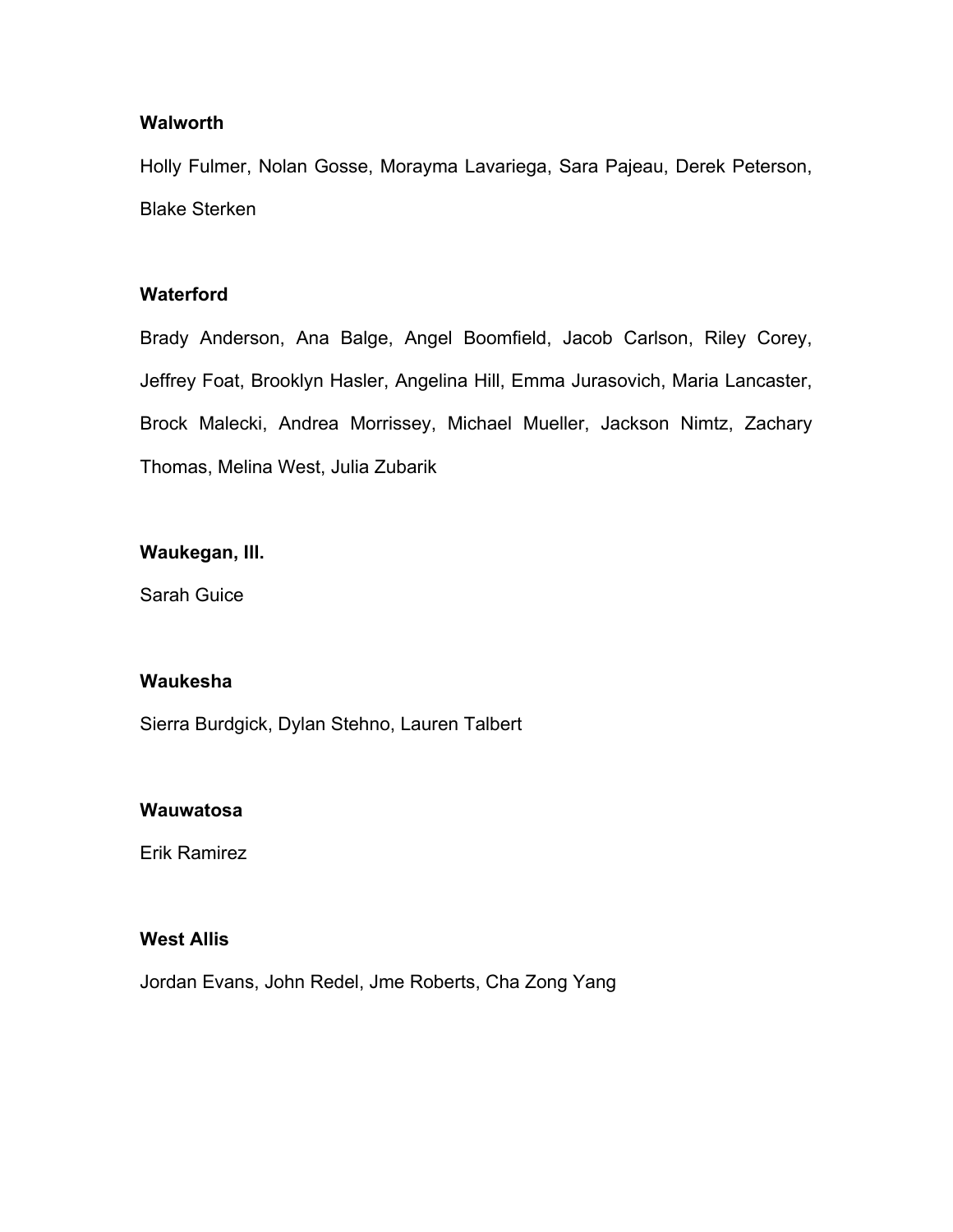# **Whitewater**

Abygail Boos, Corina Ebel, Morgan Fortin, Haley Hoag, Kiyla Kopecky, Rachael Lusz, Jordan Meinen, Matt Seaver, Marcie Thayer

# **Williams Bay**

Katherine Anagnos, Kristina Humphrey, Kathleen Nevoraski, Chad Pharris, Derek Spolarich

# **Wind Lake**

Andrea Groh, Asja Richman

# **Winthrop Harbor, Ill.**

Gessica Dulaney

# **Woodstock, Ill.**

Christian Valdez

### **Zion, Ill.**

Jaquelyn Aguilar, Megan Duran, Douglas Marshall

# **Hometown not specified**

Jazz Brown

Derek Cahill